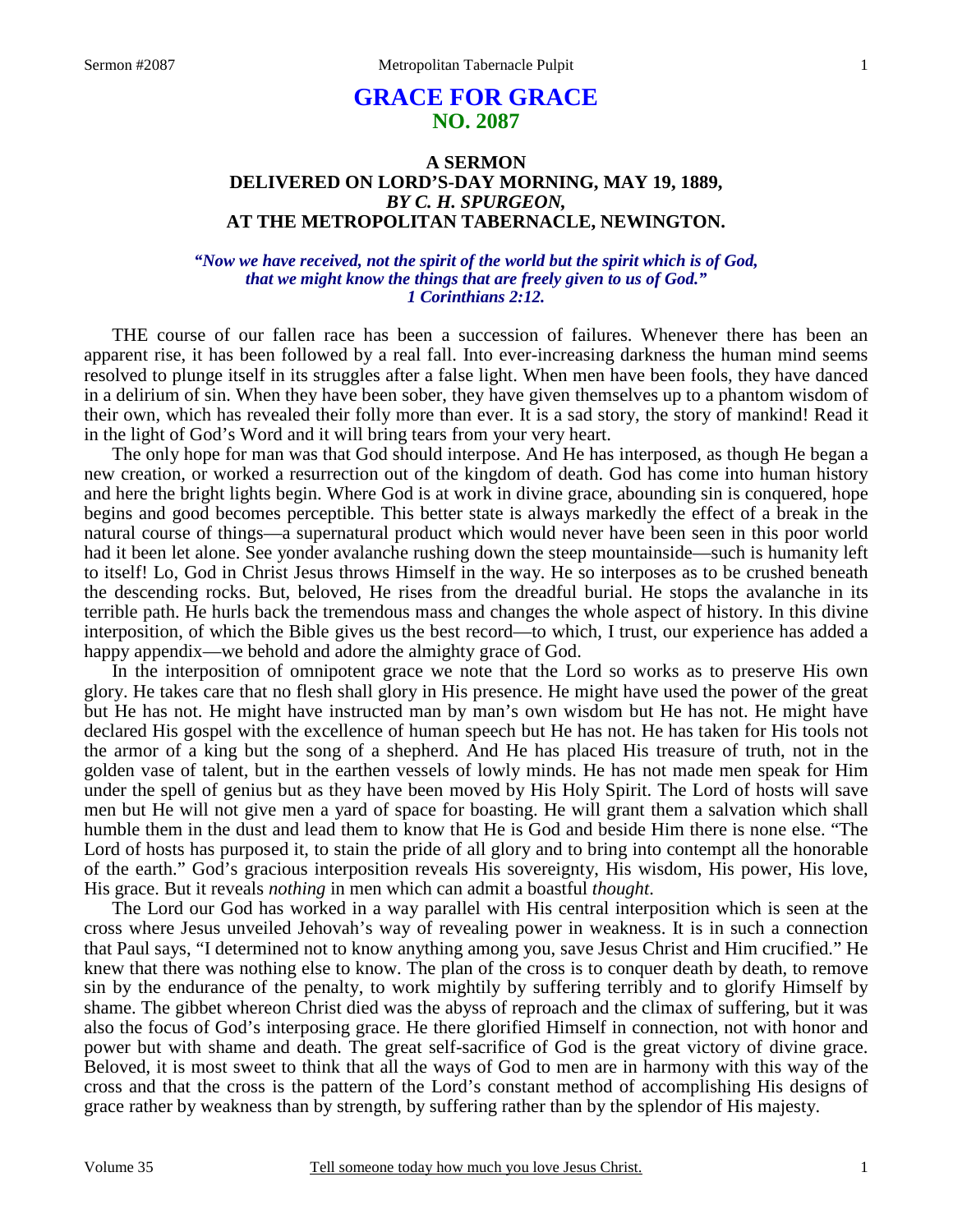Let me also add that this way which God has taken, by which He saves men and glorifies Himself, is entirely suitable to the condition of those whom He saves. If salvation had been by human excellence I could never have been saved. If the plan of salvation had required that in which a man might rightly glory, how could it have come to sinners without strength or goodness? Such a gospel would have been no gospel to us, for it would have been far out of our reach. God's plans are workable plans, suitable to the weakness of our fallen race. In Christ He comes to the wounded man where he is and does not ask him, in his fainting condition, to come a certain part of the way. Grace does not begin half-way down the alphabet, but it is the Alpha of our hope.

It is my delightful task, though in much weakness, to set forth the exceeding freeness of the grace of God and thus to set before you an open door—that you who have never entered may boldly do so. And that you who have already entered may sit within and sing to the praise of the glory of His grace wherein He has made you "accepted in the Beloved." My text speaks of the gifts of God freely given to us and of the way by which we may receive them and come to know their excellence and value—in all these three things it shows us that everything is of divine grace—it is given of grace, it is received through grace, it is understood by grace. "Grace reigns," and grace alone.

This morning I shall speak, first, of the things which are freely given to us by God; secondly, of the power to receive them, which is also given since it is spoken of as "received"; and, thirdly, of the knowledge of them, which is also given through the Spirit. When we have set forth these three things, we shall have ranged through a wide domain of sovereign grace.

**I.** First, then, THE THINGS OF GOD ARE FREELY GIVEN. All the blessings of salvation are a gift. All the inheritance of the covenant is a gift. And all that which comes by our Lord Jesus to save and sanctify men is a gift. A gift is not a return for purchase money. We are not asked, in any sense, to bring a price to God in order to purchase pardon, justification, or eternal life. Where the notion of purchase is for an instant hinted at, it is only to show more plainly how free the blessing is —"Come, buy wine and milk without money and without price." God freely gives His grace, expecting nothing in return but that we do as freely receive as He does freely bestow. And even that free reception is a part of the gift which He bestows upon us. Be not feeling in your purse—money is useless as to purchasing salvation. Be not searching in your character, or in your resolutions to find some little recommendation—neither the coins of the merchant nor of the self-righteous are good here. The free grace of God would be insulted by being put up for auction, or set forth for sale. "The gift of God is eternal life through Jesus Christ our Lord."

It is a gift and not a prize. There are heavenly prizes to be run for, to be fought for and to be obtained by divine help. There is a recompense of reward to which we are to look and a crown for which we are to strive—but the divine grace that forgives sin and works faith is no prize for exertion but rather a *gift* for those without strength. "It is not of him that wills, nor of him that runs but of God that shows mercy." Jehovah will have mercy on whom He will have mercy, and He will have compassion on whom He will have compassion, according to the good pleasure of His own will. Salvation is not granted to men as the result of anything they are, or do, or resolve to be—it is the undeserved gift of heaven. If it were of works, it would not be of divine grace; but it is of *faith—*that it might be of divine grace alone.

The blessings of salvation are freely given us of God, therefore they are not a loan, handed to us for a time and to be one day recalled. Our heavenly heritage is not held on lease, upon terms of annual payment—it is an unencumbered freehold to every man that has by faith put his foot upon it. To give a thing and take a thing is for little children in their play. And even among *them* it is the subject of ridicule. But the gifts and calling of God are without repentance on His part. When He has given it, the deed is done outright and can never be reversed. O believer, if your sin is blotted out, it can never be written in again! God has declared that He has forgiven our transgressions. And then He adds, "Their sins and their iniquities will I remember no more." There is no playing fast and loose in connection with the everlasting love of God and its glorious acts. If you have God, you have Him by an eternal holding of which none can deprive you. "This God is our God forever and ever." The better part which Jesus gives to His beloved shall not be taken away from us. The things of God are all of them free gifts, with no legal condition appended to them which would make their tenure one of payment rather than of absolute gift. We may not say that the blessings of salvation, such as pardon, justification, and eternal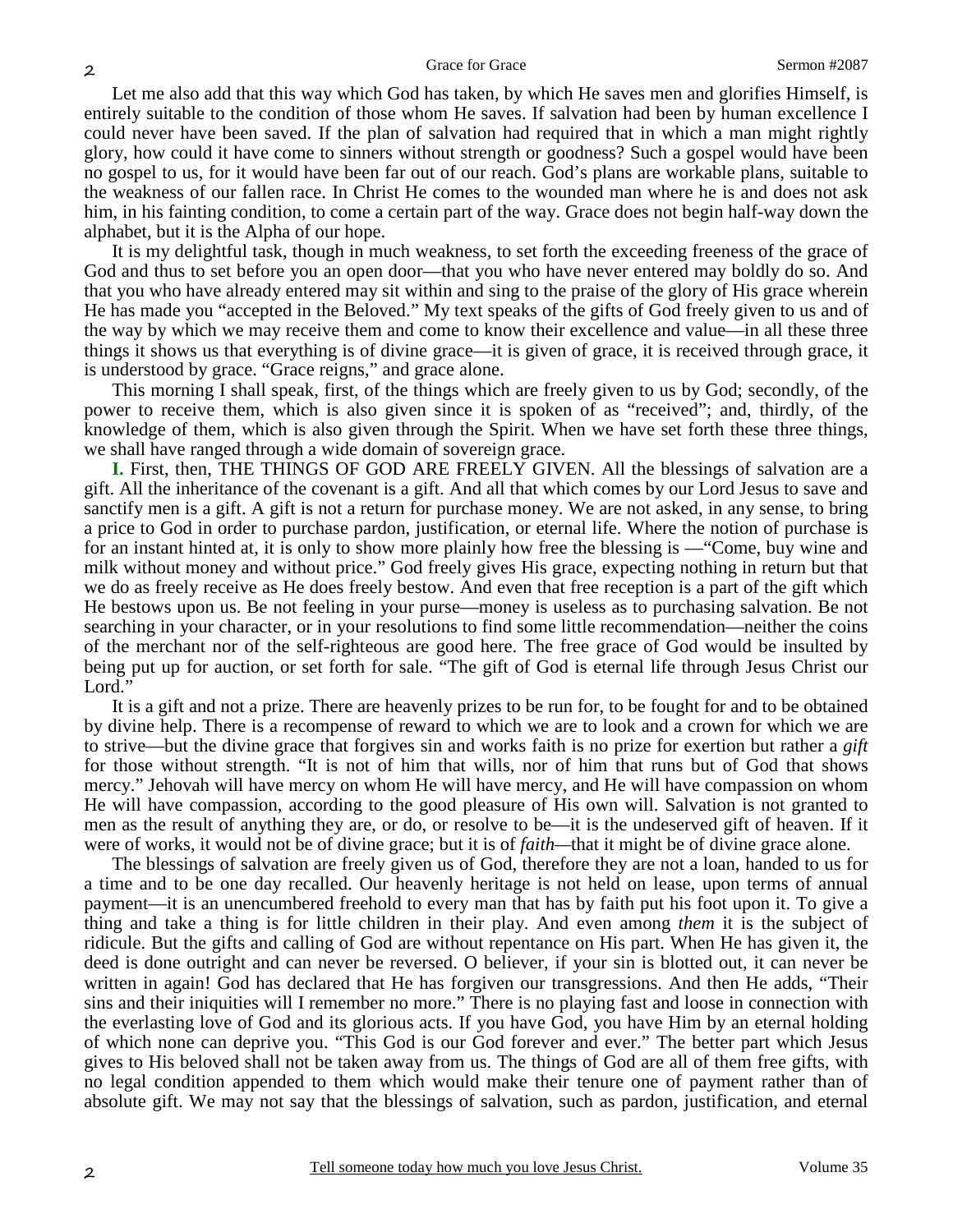#### Sermon #2087 Grace for Grace for Grace

life are gifts with an "if" in the core of them, rendering them uncertain. No, the gift of God is not temporary life but, "eternal life."

We will dwell for a minute upon the fact that saving blessings are the gifts of God. Some despise the work of salvation and the blessings which accompany it. But surely, they know not what they despise. Every part of salvation, from its Alpha to its Omega, is to the highest degree precious—for it is of God. It is the gift of the heavenly King, the gift of the Almighty Sovereign whose hand makes the gift priceless. If the Lord Himself has given you this or that blessing, you should prize the gift as coming from such a hand! That which your father gave you, preserve, for there is a sanctity in the gift of love; that which your choice friend has given you, wear it, and for his sake value it as the token of friendship; but that which your *God* has given you, prize above all things else—His touch has perfumed it with unutterable fragrance. Value every part of the work of divine grace because it came from God and leads to God. God's gifts are always worthy of the Giver. God gives not trinkets and counterfeits—His gifts are solid gold and lasting treasure. The gifts of divine grace have a quality of divinity about them—they are all God-like. The Lord gives upon a God-like style. His grace is like the rest of His nature. How are you blest if you are divinely pardoned and divinely justified! "It is God that justifies." Who is he that condemns?" Jehovah is your strength and your song. He also has become your salvation.

I like to think of every blessing of divine grace that I have received as coming from God; because each mercy then becomes prophetic of more. God is unchangeable, and therefore what He has given He will give again. "Still there's more to follow," is a popular way of putting a great truth. The stream which has begun to flow will never cease flowing. The more the Lord gives, the more we may expect. Every blessing is not only in itself a mercy but it is a note for more mercies. When we get the most of God's mercy that we can hold, we are, by its greatness, enlarged to receive still more. Realization begets expectation and expectation increases realization. Each mercy, as it comes, makes room for another larger than itself, even as the narrow end of the wedge opens the way for its wider portion. Every mercy bears a thousand mercies in its heart. John Bunyan said that God's flowers bloom double—not only do they bloom double but they bloom sevenfold. And out of every one of those flowers there comes a seed which will yield seventy times seven. Therefore be encouraged. The least of the things which are freely given to us by God draws behind it an endless chain of more than golden links of love. The seed of salvation, glory, and eternal life, is small as a grain of mustard seed. But he that has it has received what neither earth nor heaven can fully contain. What a mercy is a single mercy! I cannot talk to you about the gifts of God. You must think over the subject. That which comes from God's own hand should be much on our mind.

I am going to dwell for a minute or two upon that word "freely." "The things that are freely given to us of God." Hearken, you that have never found divine grace yet. Sing while you listen, you that have found it, and are now enjoying it. "Freely given." "Well," you say, "the word 'given' is enough to express the meaning, is it not?" Yes, it would be enough, if men were willing to understand. But the additional word "freely" is meant to make the meaning *doubly* plain. When we say "grace," there is no need to say *free grace,* is there? Yet there are some people who will be conveniently deaf, if they can. We wish to speak so that they not only can understand us but cannot *misunderstand,* even if they try. The text is very expressive—"freely given to us of God."

How is salvation "freely given"? It comes from God without compulsion. If a man is stopped on the road with, "Your money or your life," he gives his money. But it is not *freely* given. Now none can force mercy from God, blessed be His name—there is no need to think of such a thing. God gives freely, that is, even without persuasion. God was never persuaded to be gracious. He is ready to pardon and His grace persuades us to accept mercy. Our praying does not turn the heart of God to love us but proves that we are turning to love Him. It is because He is gracious that He sets us praying. You have not, poor sinner, to convert an unwilling God to be willing to forgive—the conversion is in *your* will, not in His will—"He delights in mercy." He persuades Japheth to dwell in the tents of Shem, but Japheth does not need to persuade Jehovah to receive him. The fountain of divine love pours forth its streams of grace at all seasons without pressure. There is no need to tread the grapes of mercy to force forth their cheering juice. The paths of the Lord drop fatness, distilling spontaneously as the dew and the rain.

Yes, the grace of God is so free in its gifts that they come without suggestion. A man may be generous of heart and yet he may need a hint to put it into his mind to relieve the needy. Mention a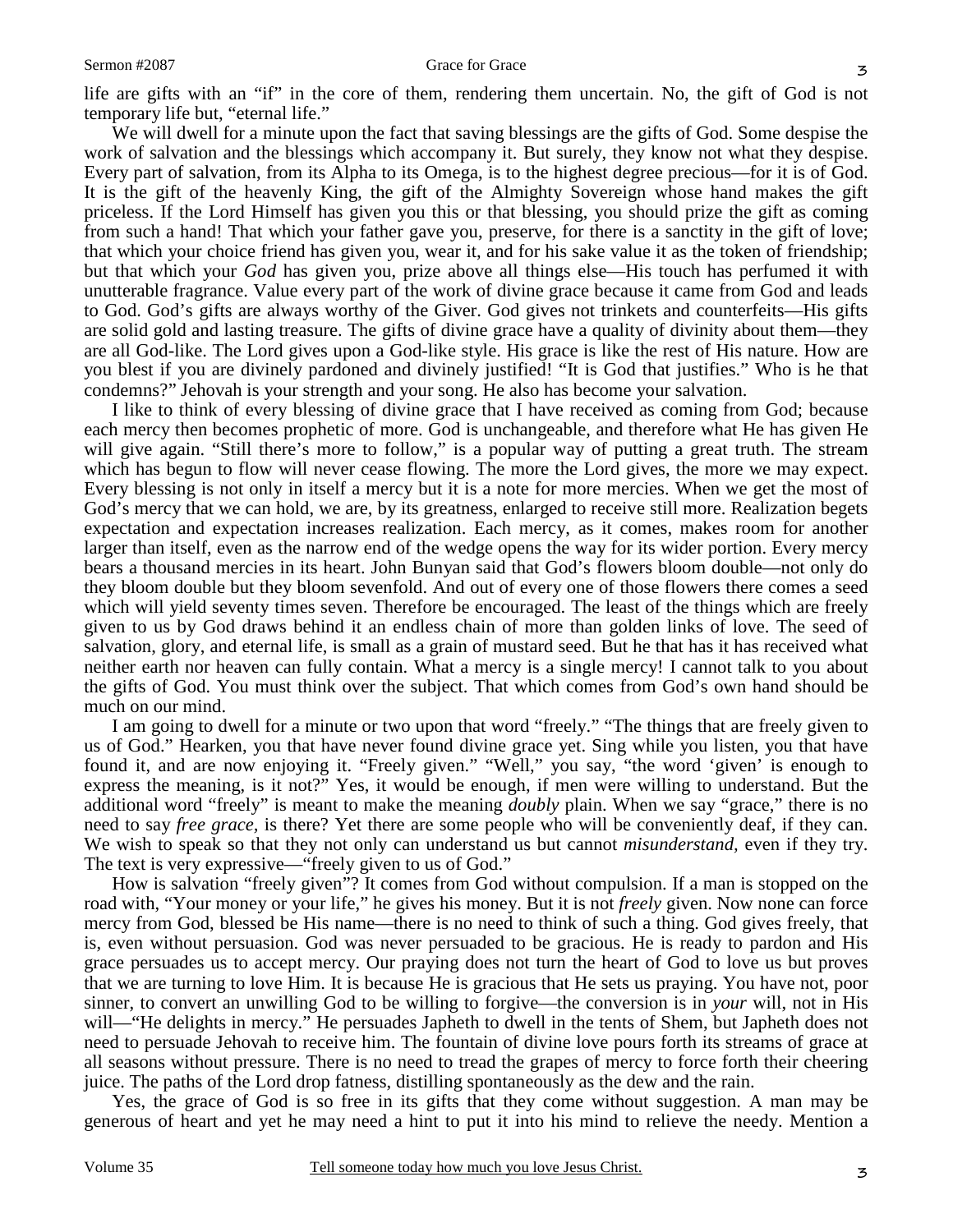charity to him and inform him that it is in need and his guineas are forthcoming. But he needs a prompter. No one has prompted the grace of God. No one ever suggested any deed of bounty to God out of His own heart the thought has come of itself. The gifts of His grace were in His eternal purpose from of old and there of His own good pleasure. He freely instructs us how to pray for those gifts which He has of old purposed to bestow. Our prayer does not instruct the Lord. It only shows that He has, in a measure, instructed us. He gives freely in the sense of absolute spontaneity.

He also gives without grudging. We have known men to say, "Well, I suppose I must give *something*. But these claims come terribly often. My purse is always being drawn upon. But I suppose I cannot get out of it without a subscription." He gives as if he were parting with his blood. His fingers tremble and linger long over the shilling, which has to be extracted as forcibly as if it were a tooth. One wonders that the Queen's image is left upon it when it has been held with such pressure. But the Lord gives out of the greatness of His heart, without so much as a trace of unwillingness. Even when the gift was His own Son, He freely delivered Him up. There is never a grudge in the Lord's mind towards those who draw upon Him the most largely or the most frequently. "He upbraids not." Many who give, take the opportunity to upbraid, saying, "I do not think you ought to have been in this plight; you must have been wasteful, and not as industrious as you ought to have been, or you would not be drawing upon me." And so on until they have taken full compensation for their shilling out of the poor creature who feels bound to endure the chastisement! God gives liberally and adds no sorrow to those who humbly seek wisdom at His hands. Oh, the splendor of the generosity of God! He is ready to save—waiting to deliver. It delights Him to bestow His goodness. The cost was paid long ago on Calvary's cross and that is over. Since the great sacrifice has been presented, all the blessings of divine grace are freely given to us by God with a willingness which shows that His heart goes with them.

Once more—you know that we use the word "freely" in the sense of bountifully. We say of suchand-such a person, "His banquet was spread with a free hand," or we say, "He helps his poor neighbors very freely." That is to say, his gifts are without stint. The benefits bestowed by some are like the provisions of a workhouse, weighed out by ounces. But free grace does not limit itself by calculations, nor does it bind the applicant by estimates. As a free-handed housekeeper makes liberal provision, so does the Lord provide more than needs demand. The mere crumbs from the Lord's table would suffice to feed multitudes. The Lord gives not His Spirit by narrow measure—we are not straitened in Him. Come along with you, you needy saint or sinner—the more you can take in, the better pleased will the Lord be with you. And if, sitting at His table, you feel as if you could eat all that is upon it, hesitate not to make the trial, for you shall be heartily welcome. Your capacity will fail long before the provision. The Lord desires you to open your mouth wide and He will fill it—it is easier for Him to give than for you to open your mouth. He encourages and requests you to bring large petitions with you when you come before His mercy seat. Come and receive "the things that are freely given to us of God."

I do not know whether I have made my intent quite as plain as I wanted to do, but this I would set before you—God gives His grace freely in the most emphatic sense. His sovereign grace is of Himself— "It is not of him that wills, nor of him that runs but of God that shows mercy." He is not compelled to be gracious by the force of our importunity, but He often gives to those who have never asked of Him, as it is written—"I am found of those who sought Me not." He calls by His divine power those who before were unwilling to come to Him. A good example is Saul of Tarsus who received light and divine grace when he was in the act of persecuting the saints! God gives His grace as freely as the sun, which, as soon as it rises from its chambers in the east "sows the earth with orient pearl." See how freely it visits the tiny flower which holds up its cup to have it filled with sunshine! How it peers into the glade of the forest, where, by the brook, the fern loves the shade. Whether the lark flies up to meet it or the mole burrows in the earth to escape its light, the sun shines all the same. It fills the heavens and floods the earth with the brilliance which is its nature to diffuse. The Lord comes by promise to those who seek Him. But He comes also in sovereign grace to those who seek Him not. He is coming this morning to some of you who look not for Him. For He is like the dew which waits not for man, neither tarries for the sons of man. You came from the country and you said that you would go and hear Spurgeon this morning. But you did not know that the Lord was about to save you. Give yourself up to the writ of divine grace of which I am the officer this morning. Surrender your hearts to almighty love. And when you do so, you will perceive many of "the things that are freely given to us of God."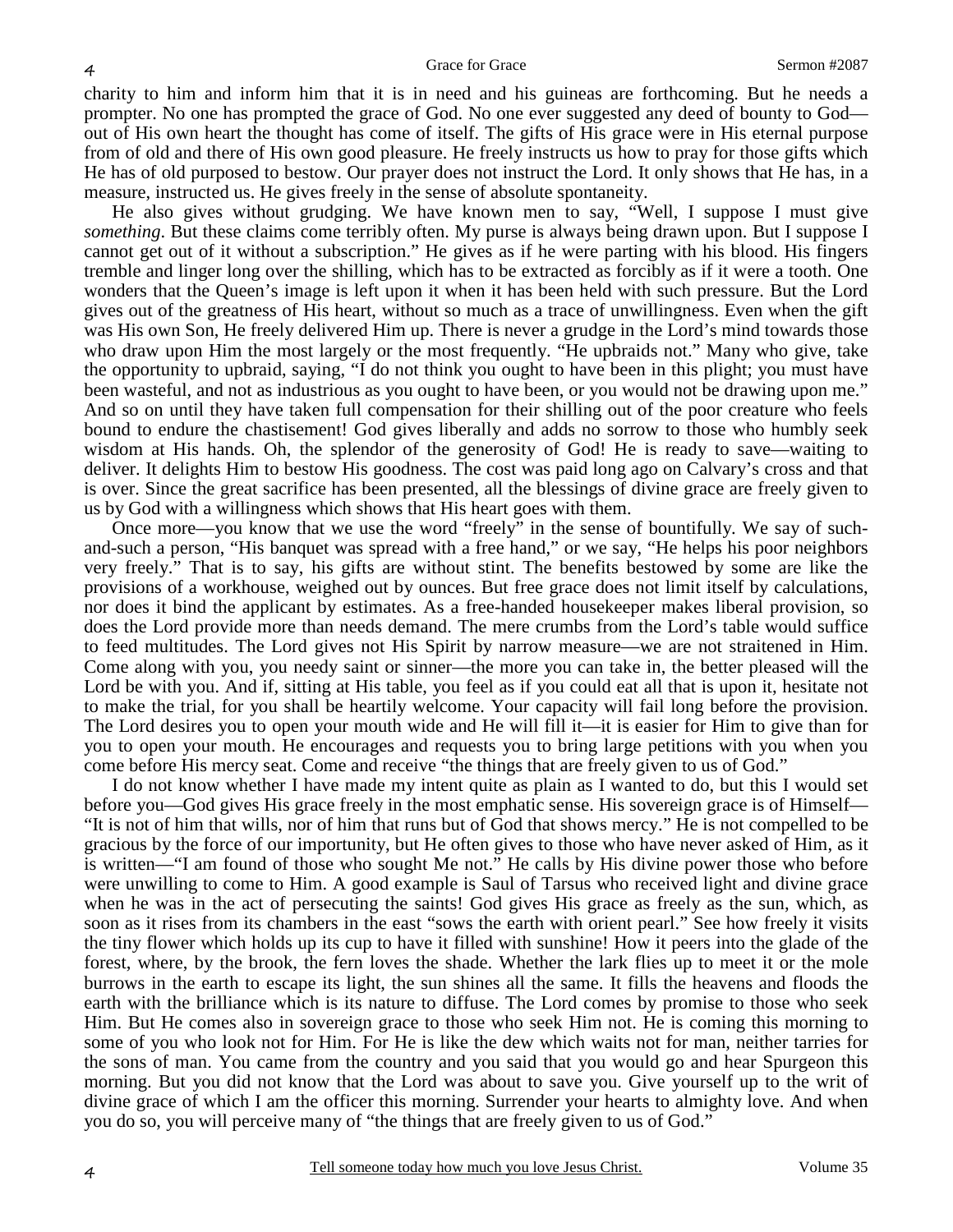#### Sermon #2087 Grace for Grace for Grace

Now, let us talk about what these things are. They are altogether immeasurable, these "things that are freely given to us of God." Shall I tell you what they are in one word? GOD! God gives us God. God the Father gives Himself to the unworthy sons of men. He becomes their Father and their friend. He gives them His wisdom, His power, His love, His immutability. He gives Himself to men to be their possession forever. In adoption He gives His fatherhood and grants them sonship, so that they may cry, "Our Father, which are in heaven." He gives them pardon and acceptance. He grants them answers to their prayers in ten thousand ways. He gives them His providence to guide and lead them. He gives them all they need for this life, and then He gives them an inheritance with Himself forever in the world to come. He who gave us Jesus, with Him also freely gives us all things.

Beloved, the Son of God also gives Himself. "He loved me and gave Himself for me." "He His own Self bore our sins in His own body on the tree." Jesus gives His people His blood to wash out their sins, His righteousness to cover them with beauty, His intercession to plead their cause and His enthronement to secure their victory. He gives His loving care to prepare a place for them in the sky. He gives His resurrection to bring them up from the grave and His union with them to preserve them through the perils of life. We are married to Him and so He freely gives His heart's love to us. Even His crown, His throne and His heaven He freely gives to His chosen. Oh, what a gift of grace this is that is freely given to us of God! "God so loved the world that He gave His only-begotten Son." He is God's unspeakable gift. Nobody can speak it, for nobody can compass it within the range of thought.

The Holy Spirit also freely gives Himself to us. He is the "free Spirit," and never freer than when He gives Himself to enlighten, quicken, convert, comfort and sanctify His people. He leads us to repentance and to faith. He conducts us to knowledge and holiness. He preserves and perfectly conforms us to the image of Christ. Thus see a summary of the things which are freely given to us of God, the Father, the Son, and the Holy Spirit.

All things are yours, the free gifts of God. Now if Paul, when he was writing as an apostle, spoke of these things not as what he had *won* or *deserved* but as FREE GIFTS to him, you and I, poor sinners that we are, may well be glad to accept these priceless gifts on the same terms. We are happy to think that these gifts are laid at our door—with nothing to pay and nothing to do but simply accept them as the "things that are freely given to us of God." I have used simple language but my theme is sublime. The Lord bless it!

**II.** Our second head is—THE POWER TO RECEIVE THESE GIFTS IS ALSO FREELY GIVEN. Some of you are saying, "I see very clearly that salvation is the gift of God but how can I get it? How can I apprehend these blessings and make them my own?" Dear friend, the text says, "We have received the spirit which is of God." The power with which we receive these gifts, which God freely gives, is the power of the Holy Spirit. And this, also, we do not purchase or deserve but we freely receive it.

The power to grasp Christ does not lie in our nature—in its own strength or goodness. Our state is that of death, and death cannot grasp life. God the Holy Spirit must breathe life into us before we can rise from the grave of our natural depravity and lay hold upon Christ, who is our life. It is not in unrenewed human nature even to *see* the kingdom of God, much less to enter it. "The natural man receives not the things of the Spirit of God." The power to receive the things of God lies not in high gifts or attainments. We may not think that a Homer, or a Socrates, or a Plato would be able to obtain the things of God more readily than common men. Genius is no help towards divine grace. Indeed, great talent and great learning often miss the way where lowliness travels with ease. Do not sit down and say, "I am a poor stupid, and cannot be taught of God." Or, "I am a humble countryman, or a poor woman keeping house for others; I cannot know these precious things." It is not so. Read the words of Paul in the first chapter of this epistle—"You see your calling, brethren, how that not many wise men after the flesh, not many mighty, not many noble, are called." The power to receive the blessings of God does not lie in *talent* at all but it lies in the *Spirit of God*. You think that if you had a long hand you could reach the grace of God? No—but if you have a withered hand, that divine grace can reach you. You suppose that if you had a clear eye you could see the Lord? Yes—but if you have no eye but a blind one, the Lord can open it and give you sight. Grace is not tied to the rare gifts of genius, or to the precious acquirements of experience, nor to the high attainments of learning. No young child may say, "I cannot receive the things of God, for I am too young." Out of the mouth of babes and children He has perfected praise! Persons who have had a long and instructive experience are often as far from divine grace as if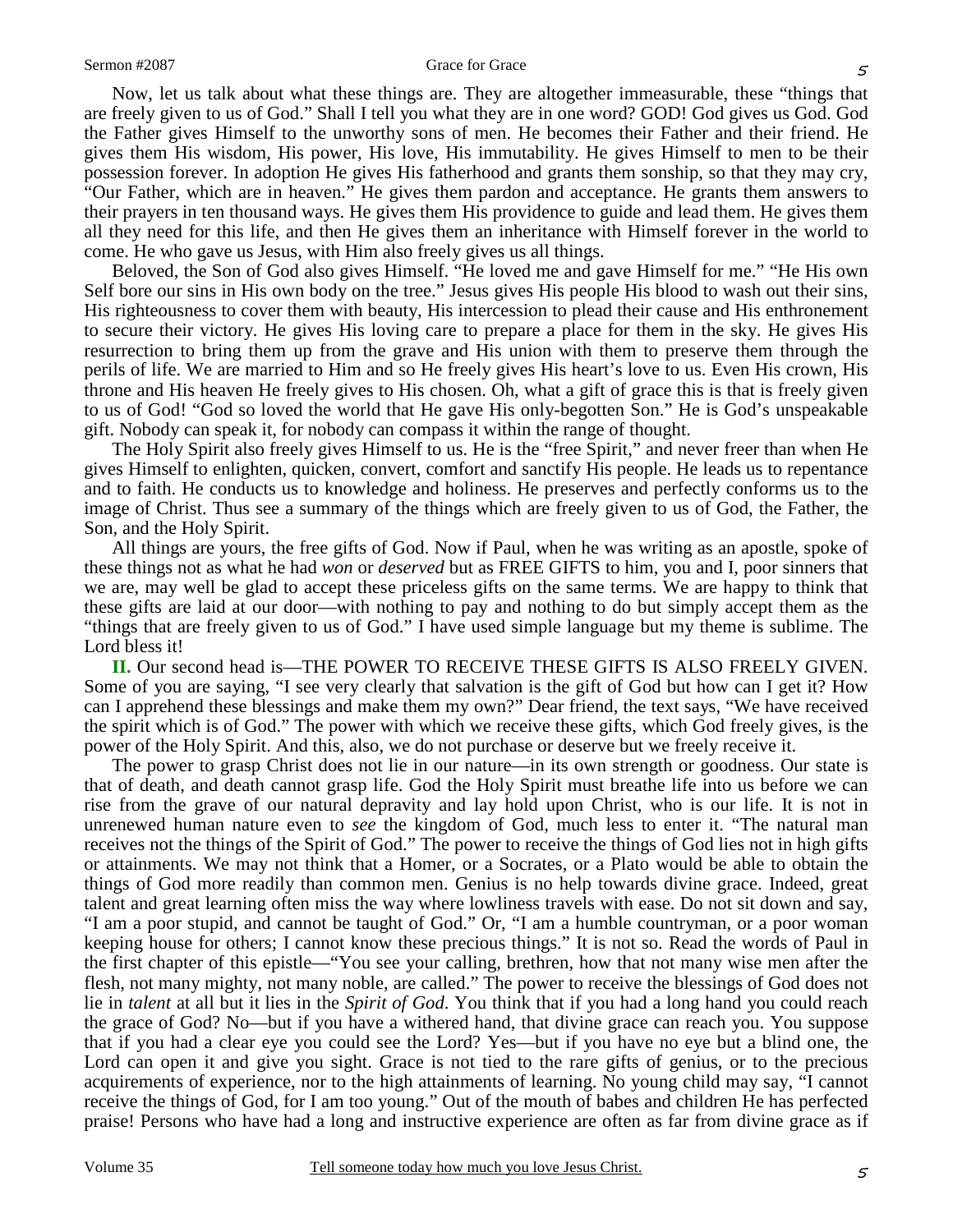they had never suffered anything. Persons who have taken degrees at the university may be still as ignorant as Hottentots concerning heavenly things.

The power to *receive* is still of the *Holy Spirit* and the Holy Spirit does not find good in us but *brings it to us*. "Well," says one, "but surely we must pass through a period of great anguish and distress before we can receive the things of God." Very often men do suffer greatly from a sense of guilt and the fear of punishment before they lay hold on Christ. But they do not lay hold on Christ by this *experience*. The wounded man is not restored by his pains; the famishing man is not fed by his hunger. The power to lay hold on Christ is a *spiritual power*, which must be *given* from above. It lies not concealed within, but is implanted by the Lord from without. No process of discipline, or education, or evolution can enable a man to lay hold on the things of God. He must be born-again from above and his heart must be opened to receive the grace of God. A man can receive nothing unless it is *given* him to receive it and that gift is the Holy Spirit.

The receptive power is not bestowed by human excitement, or by the oratorical power of the preacher to whom the man listens. Possibly some have thought, "If I could hear So-and-So preach, I should then be able to believe." Put that thought away—you will believe in Jesus Christ when the Holy Spirit leads you to see how worthy your Savior is of your confidence. You will never believe in Him if you are looking to yourself for the power to believe, rather than to the truth itself and to that Spirit who can make the truth clear to you and work in you to will and to do of God's good pleasure. Come, then, dear hearts, you that feel so dull and dead and so void of strength that you cannot do anything remember right confidently that the Holy Spirit can enable you to receive all the gifts of God. May He at this time bless the truth to you and you will feel the soft, sweet influence of repentance melting you to tears on account of sin—you will feel a something telling you that in Christ there is just what you want and you will feel a resolve forming in your heart, "I will have it if it may be had." Then you will come to a solemn decision for the present hour, "I will have it now. I will even now rest in Jesus, who died for the ungodly. Once and for all I will turn my eyes to the cross and look to Him that did hang upon it and trust my soul's weight on Him." That is how the work is done. You may not know at the time that the moving power is the Spirit of God but no one else works us to this thing but the Holy Spirit. We do not see the Spirit nor hear His voice, nor recognize His person at the time. But being emptied of self, by the grace of God, and led to accept the things that are freely given to us of God, we are *spiritually enriched* and then we perceive that it was all of divine grace by the free gift of the Spirit of God.

One thing I would like to say before leaving this point—remember there are two spirits—there is the Spirit of God, and the spirit of the world. This last is everywhere active, and believers feel it to be their foe—it works evil and only evil. Only the Spirit of God can save you—the spirit of the world will ruin all who yield to it. I warn you against the spirit of this age—the spirit of the world. Do not lay yourselves under the influence of the spirit of the world, for even if you are truly saved, its pestilential influence will injure you. Are you seeking salvation? Keep clear of the spirit of the world as much as possible. And you will have no easy task, for its contagion will be found in men professing religion but cunningly undermining it. And it is prevalent in books which pretend to reverence our Lord while they betray Him. The religious world is more dangerous, by far, than the sensual world. It wears the sheepskin but it has all the fierceness of the wolf. You cannot expect the Spirit of God to bless you if you yield to the spirit of the world. Do not meddle with that which is doubtful. There are works of fiction nowadays in abundance whose tendency is polluting—the world is drenched with them. Avoid them as you would a bath of acid. If you would find eternal life, go where the Spirit of God works search the Scriptures and hear the truth of God through which the Spirit of God usually operates. And associate with those in whom the Spirit of God dwells. Hear that preaching which comes from God—for that alone will lead you to Him. You can soon tell what sort the preaching is—I do not think you need stay ten minutes before you will find out whether it is according to the spirit of the world, or is in the power of the Spirit of God. Those two opposite spirits are waging a fierce battle at this hour. And I grieve to say it—many who profess godliness are tainted with the spirit of the world. Take heed that you follow the right Spirit, for in so doing you will find the things which are freely given us of God and with them glory and immortality and eternal life.

Now, I have done what I wanted to do, if I have made you feel how free salvation is. I would have you know that not only are the gifts of divine grace most free, but that the very hand with which we take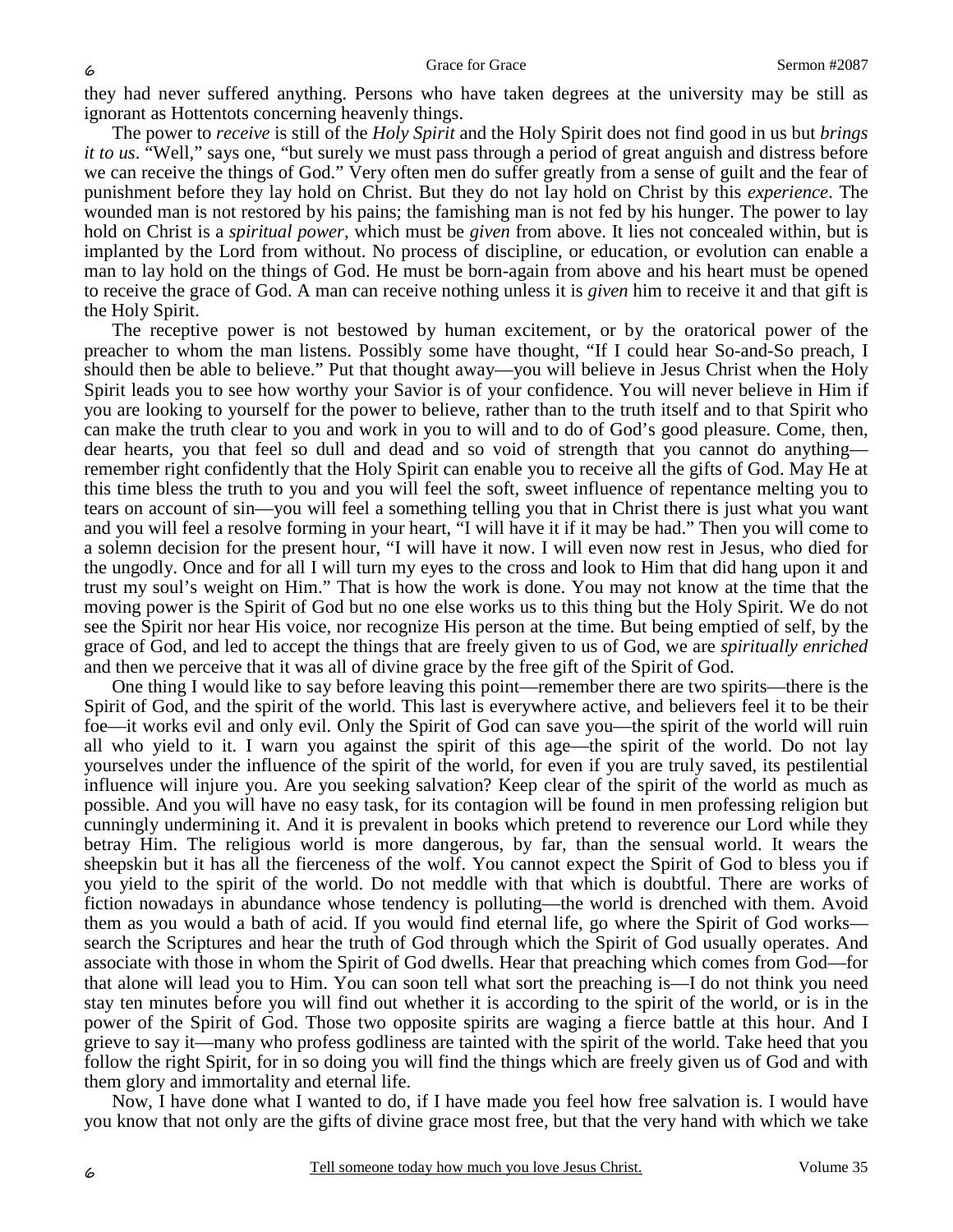#### Sermon #2087 Grace for Grace for Grace

the gift is nerved to do so by God's grace. Undeserved bounty bestows not only the money but the purse in which we carry it home. God gives not only the blessing to the heart but the heart to receive the blessing. Hallelujah!

**III.** My last head is this—THE KNOWLEDGE OF THESE GIFTS IS FREELY GIVEN.

This is so in the lowest and most ordinary sense, since knowledge of the things freely given of God is communicated to our minds by the revelation contained in the inspired Scriptures. These sacred writings are open to all, and all are invited to search them. Read the Word of God and you will know to the letter what God's free gifts to men are. But this form of knowledge suffices not—we cannot *savingly* know the things of God by mere reading—neither can they be taught to us by a book. The head learns by nature, but the heart must learn by divine grace. The way to know the things of God is for that which is written *in* the Word of God to be also written *upon* the heart by the same Spirit who wrote the book. I heard about repentance, but I never *knew* repentance until I repented. I heard of faith, but I never *knew* faith until I believed. I heard of pardon but I never *knew* pardon until I was washed in the blood of the Lamb. I read about justification by faith but I was never justified till, by faith, I received the Lord Jesus to be my righteousness. Appropriation by faith gives an apprehension by the understanding experimental enjoyment creates true acquaintance! Beloved, go to the Holy Spirit and ask Him to enable you to take the things which God freely gives, and when you possess them, you will "know" them!

If you still desire to know more of the infinite preciousness of the gifts of God, it is a wise ambition. And it will be fully and freely satisfied by the Holy Spirit. Resort to Him, for He is the great Teacher. There is no instructor like He is. His knowledge surpasses all others, for He knows the mind of God. No man can communicate to you what he does not know, and no man knows the mind of God but the Spirit of God. The Holy Spirit knows the infinite and the unsearchable, and therefore He is able to teach you what you cannot learn elsewhere. The mind and meaning of God in every gift of grace the Spirit can unfold to you. There is no being taught effectually except you are taught by the Spirit of God. All other teaching is superficial and therefore temporary and vain. But the Holy Spirit speaks to the soul and writes the lines of truth on the fleshy tablets of the heart, so that they can never be erased. If you would know the things freely given us of God, the Holy Spirit must lead you into the inner secret of the sacred treasure house.

By the same divine aid you must be enabled to feed upon these choice things and have a full enjoyment of them. The things of God, as I have said before, are best known by a personal enjoyment of them. Who can know meat and drink except by living upon them? When you can feed upon a Scripture, when you can suck out the marrow of a doctrine, when you can extract the juice from a divine promise, when you are made fat and flourishing by inspired teaching—*then* has the Lord made you freely to know the blessings of His covenant. Oh, that the Holy Spirit may be to you as the seven-branched lamp gladdening your eyes with His light, and as the loaves of the show bread nourishing your heart! And then may He lead you within the veil and make you to see the mercy seat and all the glory of the Lord your God! Oh, to realize that blessing, "All your children shall be taught of the Lord"! May we be taught by actual enjoyment and heavenly communion so that we may come into holy familiarity with the choice things that are freely given to us of God. I do not know that I want to hear any lecture on bread. I know all that I want to know about that form of food, because I eat it every day. Even so, we need little talk about covenant blessings, because they are the continual portion of our souls—our strength in every stage of our heavenward pilgrimage and our song in anticipation of the eternal rest.

My dear brothers and sisters, go to this university of heaven. The terms are "nothing to pay," though the education is beyond all other! Blessed school, wherein sinners are made saints and saints are made to grow into the likeness of Jesus! Everything is as free in this university as in the first school of humble faith where the sinner learns repentance and ventures to trust His Savior. Eternal life is the gift of God in its first breathing, and it is still the gift of God in its highest development. When you stand before the throne of the Most High, you will stand there through divine grace alone. All along, from sin's pit to heaven's gate, without a break, the whole road is paved with divine grace! We do not begin with grace and then go on to trust in works—we do not at first receive freely, and then afterwards have to live upon a hard-earned wage. No! Still, still, still He works in us to will and to do, and we lovingly work under His divine guidance as we are strengthened by His divine power. Grace lays the foundation and—

*"Grace all the work shall crown,* 

7